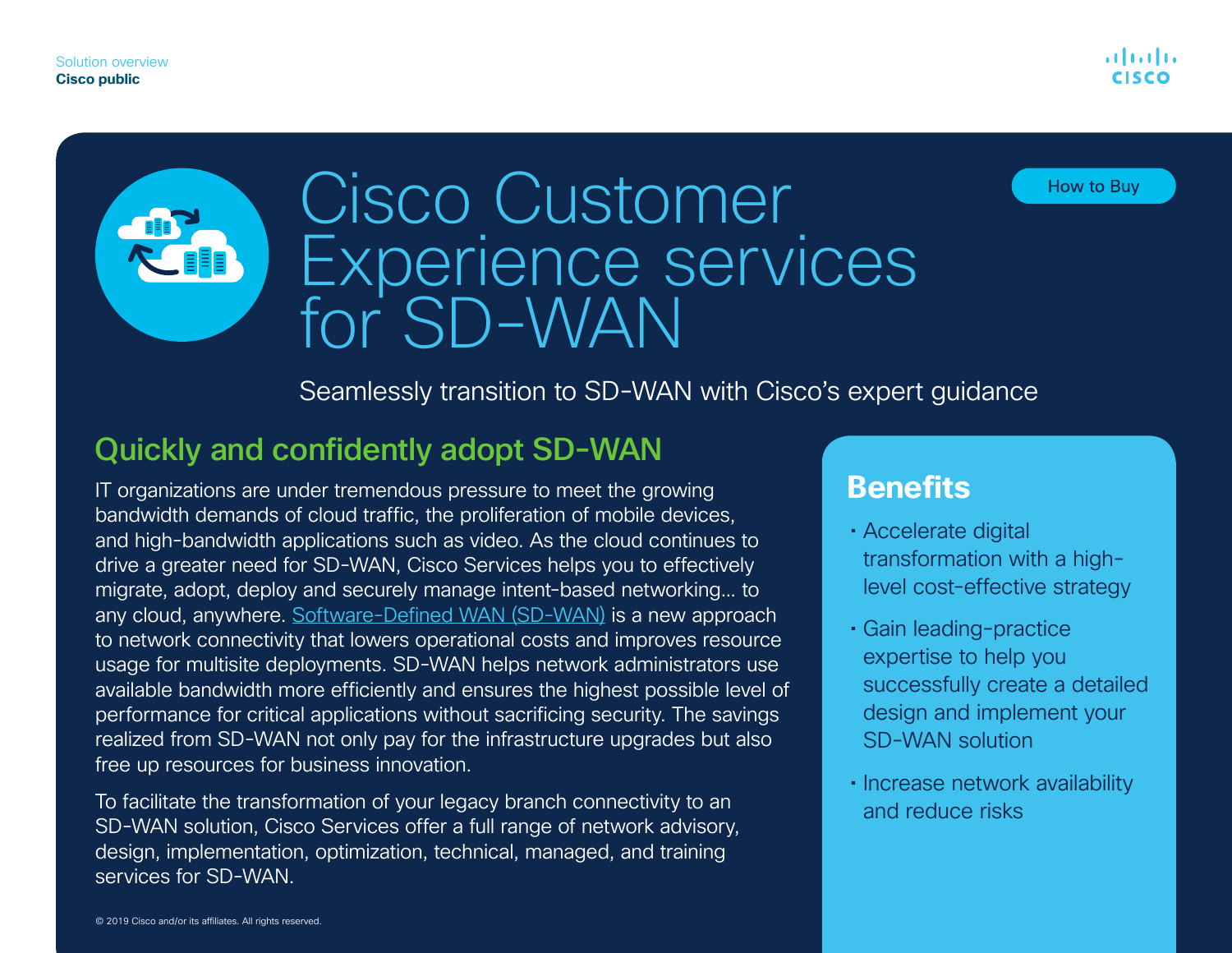# Challenge: Unprecedented growth in network demand and complexity

Traditional WANs can't keep up with complex management or the increased cost of the branch because of the increasing number of applications moving into the cloud and the users utilizing them. Cisco SD-WAN delivers:

- **Better user experiences:** Deliver applications in minutes, on any platform, with consistent application performance
- **Greater agility:** Simplify the deployment and operation of your WAN
- **Simplified security:** Securely connect your users to applications and protect your data from the WAN edge to the cloud using less bandwidth

# Expertise to help you deliver uncompromised experiences over any connection

#### **Advisory services**

We provide collaborative strategy and planning support that considers technology, people, and processes:

- **• Cisco DNA Advisory for SD-WAN**
	- **Strategy, planning, and analysis**

Accelerates your intent-based networking journey with a high-level, cost-effective strategy. This service provides insights into how to start your architectural transformation, including routing, switching, wireless, and security.

- **Readiness assessment**

Identifies areas that require updates to meet your business objectives and provides recommendations to get your network ready for new digital capabilities.

- **Digital roadmap**

Documents a strategic architectural vision and end-to-end migration strategy that aligns business requirements, IT strategy, and a conceptual network architecture. This helps to ensure your network is an optimal platform for advanced business applications, one that maximizes WAN usage and optimizes cost in the branch network. The roadmap includes timelines and identifies potential.

dependencies and risks.

**• Solution design**

Creates a detailed design that includes analysis of your business profile and requirements, application visibility metrics, and current architecture. We map your business objectives and technical requirements to a proposed high-level network architecture design, then translate that into a detailed design by developing low-level configuration templates, logical and physical topology diagrams, and checklists for your SD-WAN deployment.

#### **• Operations planning**

Analyzes your current operations and prepares you to operate and manage SD-WAN through collaboration with your staff. This is followed by a detailed operations plan to accelerate your operational readiness while reducing the risk of downtime.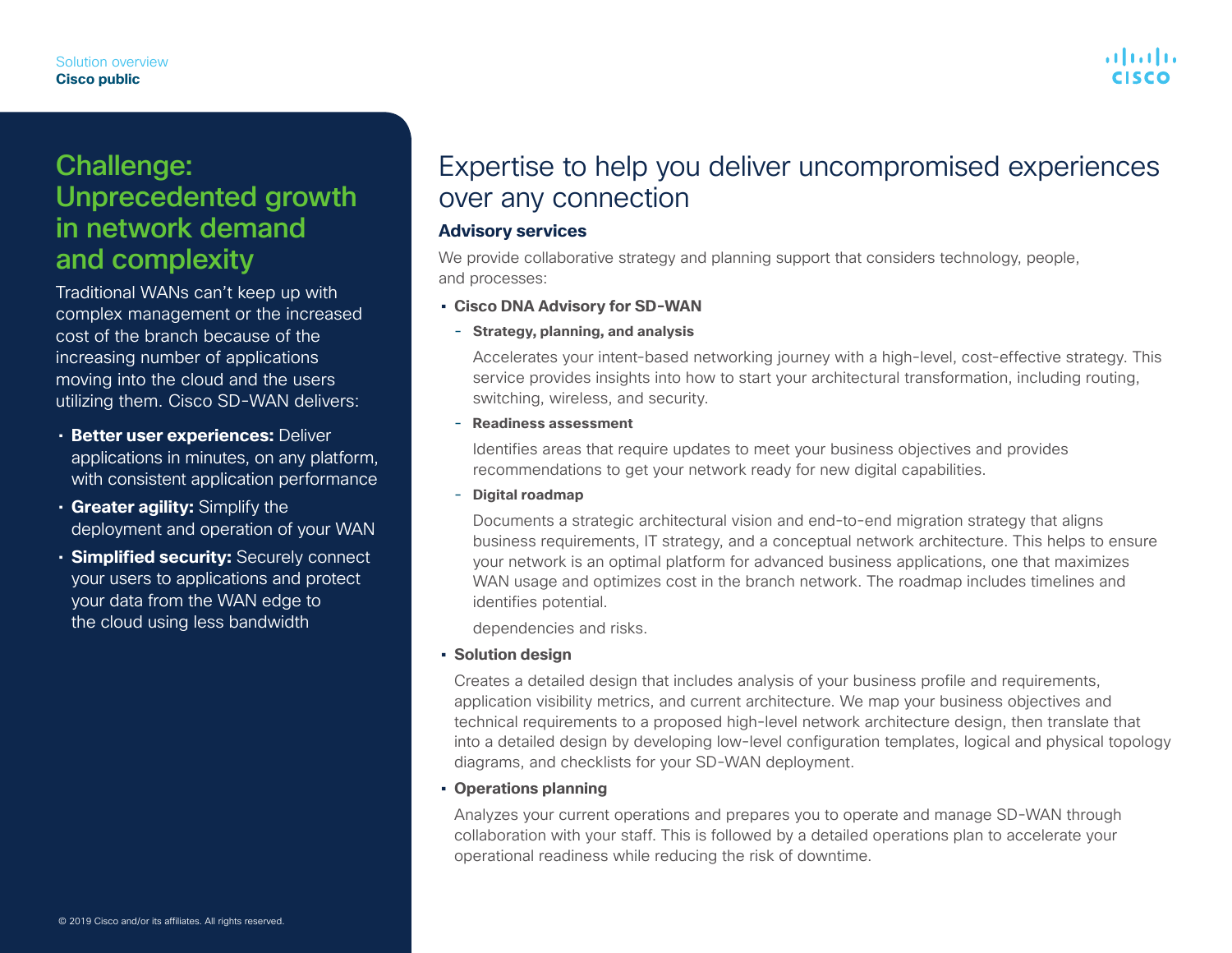# atnato

## SD-WAN Quick Start Implement

Feeling pressure to deliver on time? Our services can rapidly deliver simpler projects based on a fixed price limited-scope deployment. To help you rapidly deploy SD-WAN and quickly realize its benefits, the Quick Start service provides Solution Design, remote Implementation Execution and a remote Knowledge Transfer that is limited in scope.

The predefined scope includes:

- Base Deployment
	- Covers vEdge and IOS XE SD-WAN platforms excluding ISRv and CSR1Kv virtual routers
	- Amazon Web Services Hosted Controllers (vManage, vBond, vSmart)
	- 1 Data Center (2 Edge routers)
	- 2 Branches (up to 2 Edge routers each)
	- 2 Transport option maximum (MPLS, Internet, LTE)
- Policies
	- Smart, centralized policies for hub and spoke topology
	- Direct Internet Access (DIA) for internal and guest
	- Critical application SLA (Service Level Agreement)
		- Application aware routing
		- Local policy for branch QoS, if applicable

We identify network dependencies and the impact of introducing new capabilities into your environment. We also support your implementation or perform it on your behalf to help ensure stability and required functionality:

#### **• Implementation/Migration support and execution**

Evaluates your implementation plan against industry standards or executes the implementation on your behalf, assisting you in overcoming many common practical and technical challenges involved in deploying or expanding your SD-WAN.

#### **• Solution Validation Service (SVS)**

Reduces risks and time to value in deploying SD-WAN through rapid prototyping and validation in a lab environment. SVS is focused on validating your complex and specific solutions so you can accelerate the adoption of new technologies.

#### **• Integrated security implementation**

Provides experienced, highly skilled security consulting and engineering resources who have deep knowledge and access to industry-leading practices to help you design and deploy your solution. With our assistance, you can strengthen your organization and better protect your stakeholders.

#### **Optimization services**

We help you keep your network up and running, protect your data, make changes with less downtime, and deliver services more quickly, even as it grows and changes.

#### **• Cisco business critical services**

These subscription services help you extract the most value today from your Cisco SD-WAN solution, while also creating a secure IT strategy for the future. Our expertise, state-of-the-art tools, and proven best practice methodologies help you intelligently run your network, achieve optimal performance and reduce vulnerabilities. Whether you are looking to build a stronger infrastructure foundation, enhance agility and security, or transform the way you do business, Cisco Business Critical Services assist you in realizing the extraordinary outcomes you want.